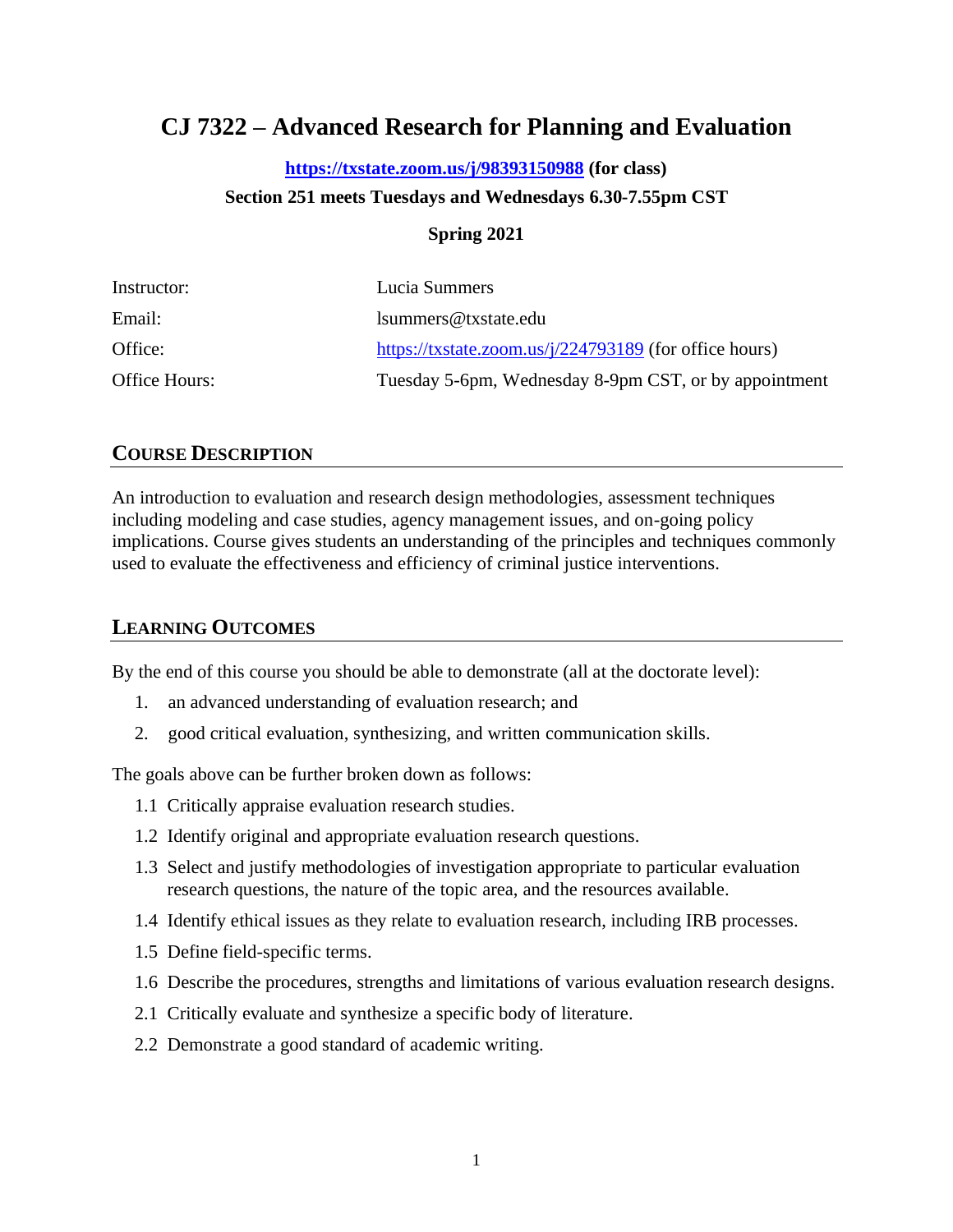This is a *doctoral-level specialist* methods course that requires *general* knowledge about research methods *at the doctoral level*. An assumption will be made that you are familiar with the concepts covered in CJ 7320 Quantitative Research Methods. If you took CJ 7320 some time back, you are strongly encouraged to review the material from CJ 7320, so as not to hinder your progress when taking this course.

Each session will have a designated reading list. However, rather than going through the main concepts as covered in the textbooks, class time will be mainly used to review published research (related to the topic being discussed) and carrying out practical exercises. You are expected to have learned the material from the relevant designated readings and to actively engage in the inclass exercises and discussions.

#### **ASSESSMENT**

As part of this course, you will need to sit two exams, submit one research proposal, and actively participate in class (see below). The details on these forms of assessment are provided in Table 1. Detailed assessment criteria – in the form of assessment rubrics – will provided separately for the research proposal. There will be NO optional assignments for extra credit.

|                 |                                                       | Participation        | <b>Exams</b>    | <b>Proposal</b> |
|-----------------|-------------------------------------------------------|----------------------|-----------------|-----------------|
| <b>Deadline</b> |                                                       | N/A                  | Mar $10/M$ ay 5 | Apr 23          |
|                 | <b>Learning outcomes assessed</b>                     | 10%                  | 20% / 25%       | 45%             |
| 1.1             | Critically appraise evaluation studies.               | $\checkmark$         |                 |                 |
| 1.2             | Identify evaluation research questions.               |                      |                 | $\checkmark$    |
| 1.3             | Justify methods appropriately.                        | $\checkmark$         |                 | ✓               |
| 1.4             | Identify ethical issues for evaluation.               | $\blacktriangledown$ |                 |                 |
| 1.5             | Define evaluation terms.                              | $\blacktriangledown$ | $\checkmark$    | $\checkmark$    |
| 1.6             | Describe procedures, pros and cons of<br>designs.     |                      |                 |                 |
| 2.1             | Critically evaluate and synthesize the<br>literature. |                      |                 |                 |
| 2.2             | Good academic writing.                                |                      |                 |                 |

Table 1. Overview of course assessment.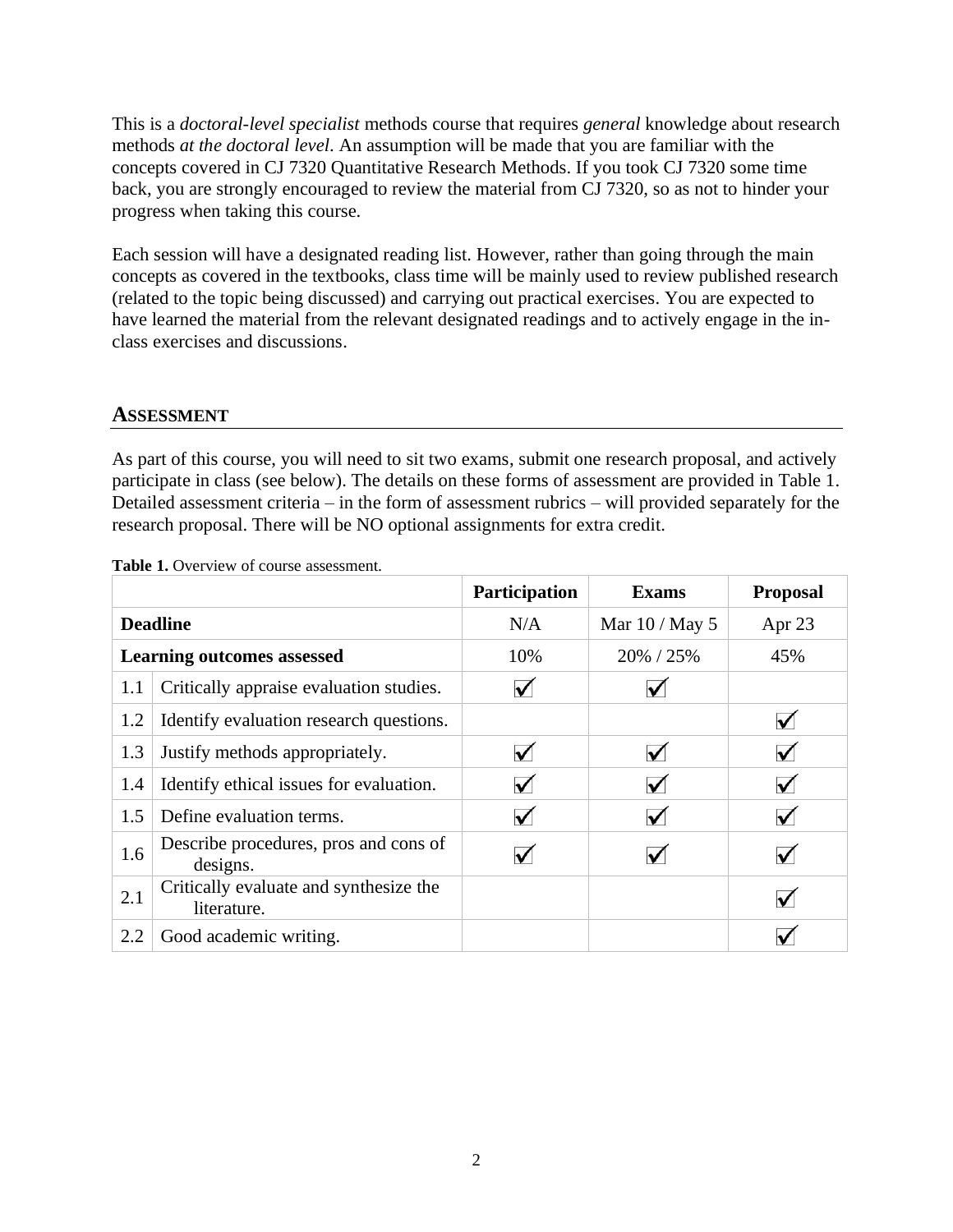### **Class Participation**

This is a seminar-style class and its success depends on your attending class (and remaining there for the duration), adequately preparing for class (i.e., by learning – not just reading! – the designated materials and completing any other tasks set by the instructor), and actively participating – and leading discussions as required – while in class. There will be exercises introduced in class that require no additional preparatory work, while others will require this (e.g., reviewing peer's work in preparation for peer assessment sessions; see Class Schedule for various deadlines – assignments will be set up in Canvas).

Class participation will contribute 10% towards your final course grade.

### **Research Proposal**

You will need to write ONE research proposal, which is due on April 23. You proposal should be between 3,000 and 5,000 words.

Expectations regarding the content of your proposal will be discussed throughout the semester, and peer assessment sessions will be scheduled for you to receive informal feedback and learn from each other. Please note that the instructor will NOT be providing formal feedback on these drafts, but will rather answer specific questions during class time. If you want to discuss your drafts in more detail, you should make an appointment to see the instructor during office hours.

Research proposal topics (including specific research questions to be answered by the proposed research) will need to be proposed no later than January 22 (via Canvas) and officially approved by the instructor no later than February 5. If you fail to meet EITHER of these two deadlines, 10 percentage points will be deducted from your research proposal's final grade.

Your research proposal should be submitted by April 23 at 10am through Canvas.

Any proposals uploaded later than the date and time specified will receive a ZERO grade. Extensions will only be granted under exceptional circumstances (see above) and evidence of these will be required.

Your research proposal will contribute 45% to your final grade.

You will receive a grade and formal feedback for your proposal within 2-3 weeks of the submission deadline.

Proposals that are indicative of plagiarism (or any other form of violation of the Honor Code) will be investigated as per procedure, and penalties applied if appropriate (see Texas State [University's Honor Code](http://www.txstate.edu/effective/upps/upps-07-10-01.html) and University related Policies section below).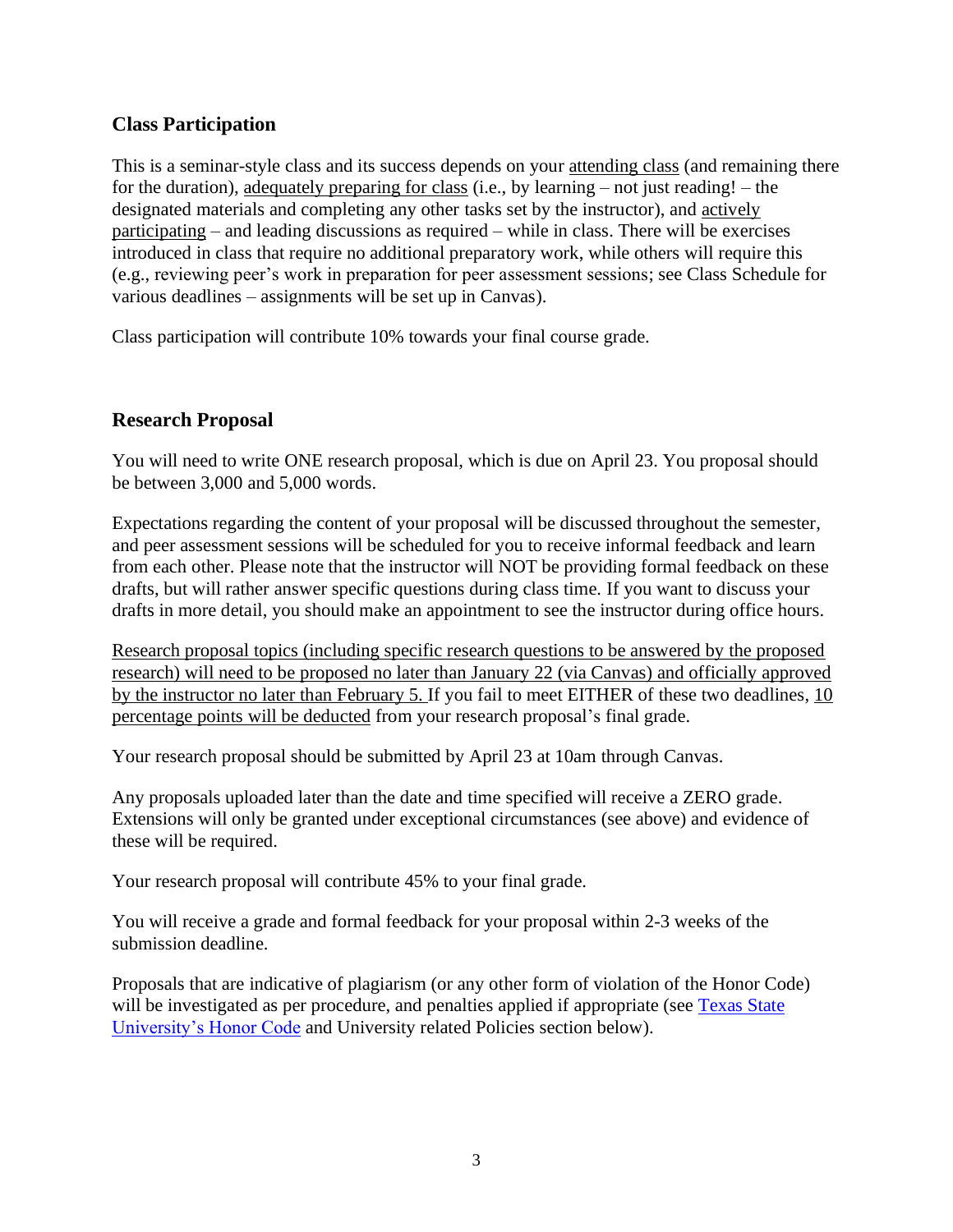#### **Exams**

There will be TWO exams, on Wednesday March 10, and on Wednesday May 5. The first exam will test your knowledge on the material covered up until the date of the exam; the second exam will be a comprehensive exam and may therefore include questions to any of the material covered throughout the semester. Both will take place in a computer lab (i.e., you will type in, rather than hand-write your answers; room number Hines 101). The exams will be open-book; however, access to the internet will be strictly prohibited (i.e., you can review your materials in both hard copy and electronic form but NOT online materials); any students who are caught accessing the internet during an exam will be the subject of an Honor Code violation investigation.

The format and content of the exams will be discussed closer to the time of the examinations. You will have TWO AND A HALF HOURS to complete each exam.

Late arrivals and no-shows on the date of your exams will automatically receive a ZERO grade and you will NOT be allowed a retake. This penalty may be waived but only when exceptional circumstances can be demonstrated. Exceptional circumstances include sudden illness or an accident. Delays in getting to campus due to heavy traffic, an alarm not going off and the like do NOT constitute exceptional circumstances. If you want to request a penalty waiver, you should email the instructor outlining the extenuating circumstances that apply in your case at your earliest opportunity, and provide her with evidence of such circumstances as requested.

You will receive a grade and formal feedback for your exams within two weeks of the exam date.

Your first exam will contribute 20% to your final grade, and your second (final) exam 25%.

## **READING REQUIREMENTS**

The main textbooks for this course are:

Rossi, P. H.; Lipsey, M. W. & Henry, G. T. (2019). *Evaluation: A systematic approach*, 8<sup>th</sup> ed. Sage. ISBN-13: 978- 1-5063-0788-6

Pawson, R. (2013). *The science of evaluation*. Sage. ISBN-13: 978-1-4462-5243-7

Additional readings are listed on the Class Schedule (see below). You are also required to identify and read additional material relating to the topic that you choose for your evaluation research proposal; evidence of wider reading will be one of the assessment criteria.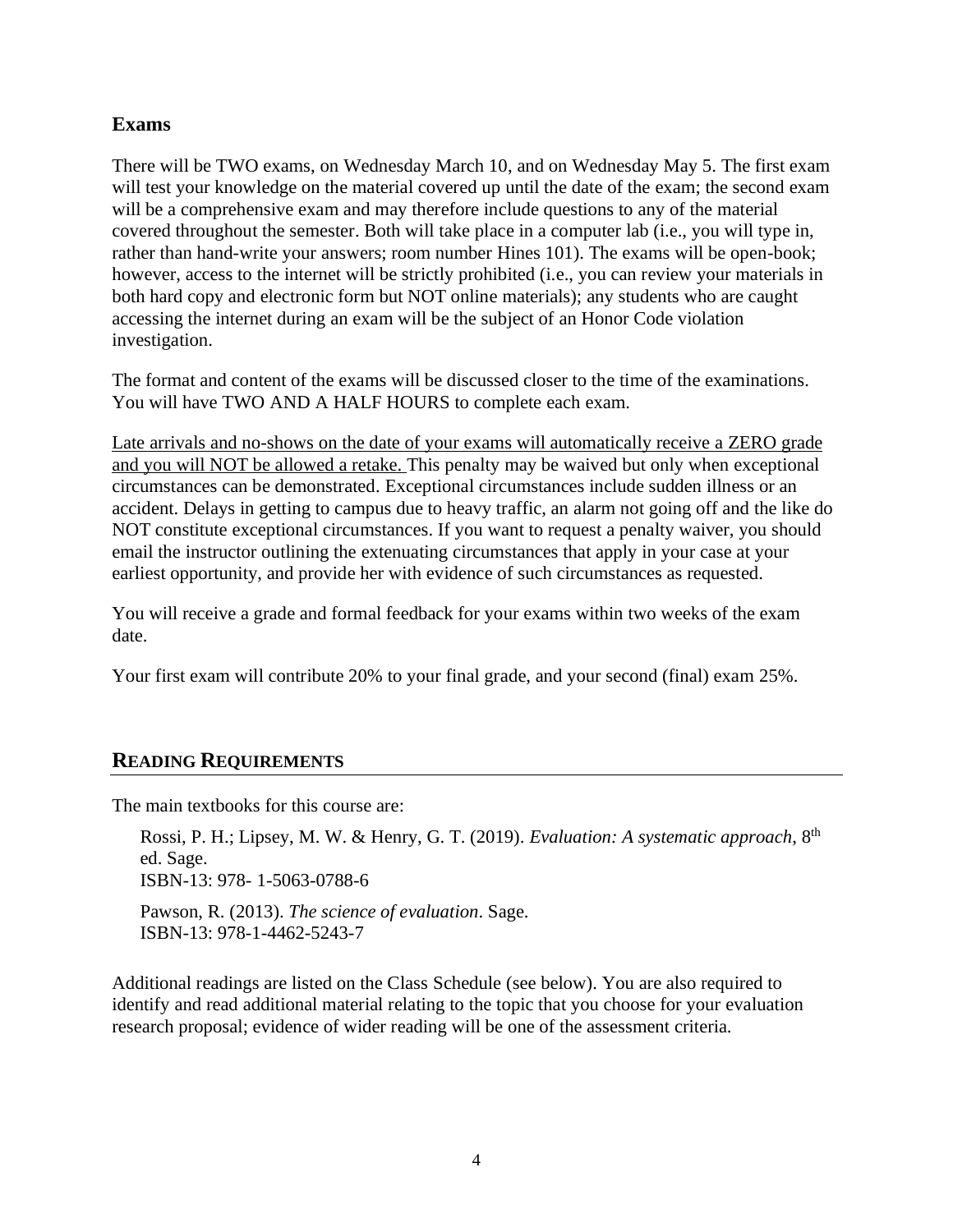## **CLASS SCHEDULE**

| Wk             | <b>Date</b> | <b>Class topic</b>                                                                 | To be completed BEFORE class<br>(Additional readings may be assigned by instructor)                                                                                                                                                                                                                                                                                                                                                                                                                                               | <b>Important dates</b>                                                                                     |
|----------------|-------------|------------------------------------------------------------------------------------|-----------------------------------------------------------------------------------------------------------------------------------------------------------------------------------------------------------------------------------------------------------------------------------------------------------------------------------------------------------------------------------------------------------------------------------------------------------------------------------------------------------------------------------|------------------------------------------------------------------------------------------------------------|
|                | Jan 19      | Introduction to the<br>course<br>Recap of basic<br>evaluation research<br>concepts | Rossi et al. (2019): Chapter 1<br>Pawson (2013): Part $1/$ Chapters 1-2<br>• McCawley, P. F. (2001). <i>The logic model for program planning and</i><br>evaluation. University of Idaho Extension.                                                                                                                                                                                                                                                                                                                                |                                                                                                            |
|                | Jan 20      | Needs assessment<br>Program theory                                                 | Rossi et al. (2019): Chapters 2-3                                                                                                                                                                                                                                                                                                                                                                                                                                                                                                 | FRIDAY JAN 22, 10AM<br>Proposal topic proposed                                                             |
| $\overline{2}$ | Jan 26      | Implementation and<br>process evaluation<br>(Part 1)                               | Rossi et al. (2019): Chapter 4<br>• Sorg, E. T., Wood, J. D., Groff, E. R., & Ratcliffe, J. H. (2014).<br>Boundary adherence during place-based policing evaluations: A research<br>note. Journal of Research in Crime and Delinquency, 51(3), 377-393.                                                                                                                                                                                                                                                                           |                                                                                                            |
|                | Jan 27      | Implementation and<br>process evaluation<br>(Part 2)                               | • von Kardorff, E. (2004). Qualitative evaluation research. In U. Flick, E.<br>von Kardoff, and I. Steinke (Eds.), A companion to qualitative research<br>(pp. 137-142). London: Sage.<br>Blonigen, D. M., Rodriguez, A. L., Manfredi, L., Nevedal, A., Rosenthal,<br>٠<br>J., McGuire, J. F., Smelson, D., & Timko, C. (2017). Cognitive-<br>behavioral treatments for criminogenic thinking: Barriers and facilitators<br>to implementation within the Veterans Health Administration.<br>Psychological Services, 15(1), 87-97. |                                                                                                            |
| 3              | Feb 2       | Program outcomes                                                                   | Rossi et al. $(2019)$ : Chapter 5                                                                                                                                                                                                                                                                                                                                                                                                                                                                                                 |                                                                                                            |
|                | Feb 3       | Outcome evaluation<br>overview                                                     | Rossi et al. $(2019)$ : Chapter 6                                                                                                                                                                                                                                                                                                                                                                                                                                                                                                 | FRIDAY FEB 5, 10AM<br>Proposal topic approved<br>Feb 3 – Census Day (last day<br>to drop with full refund) |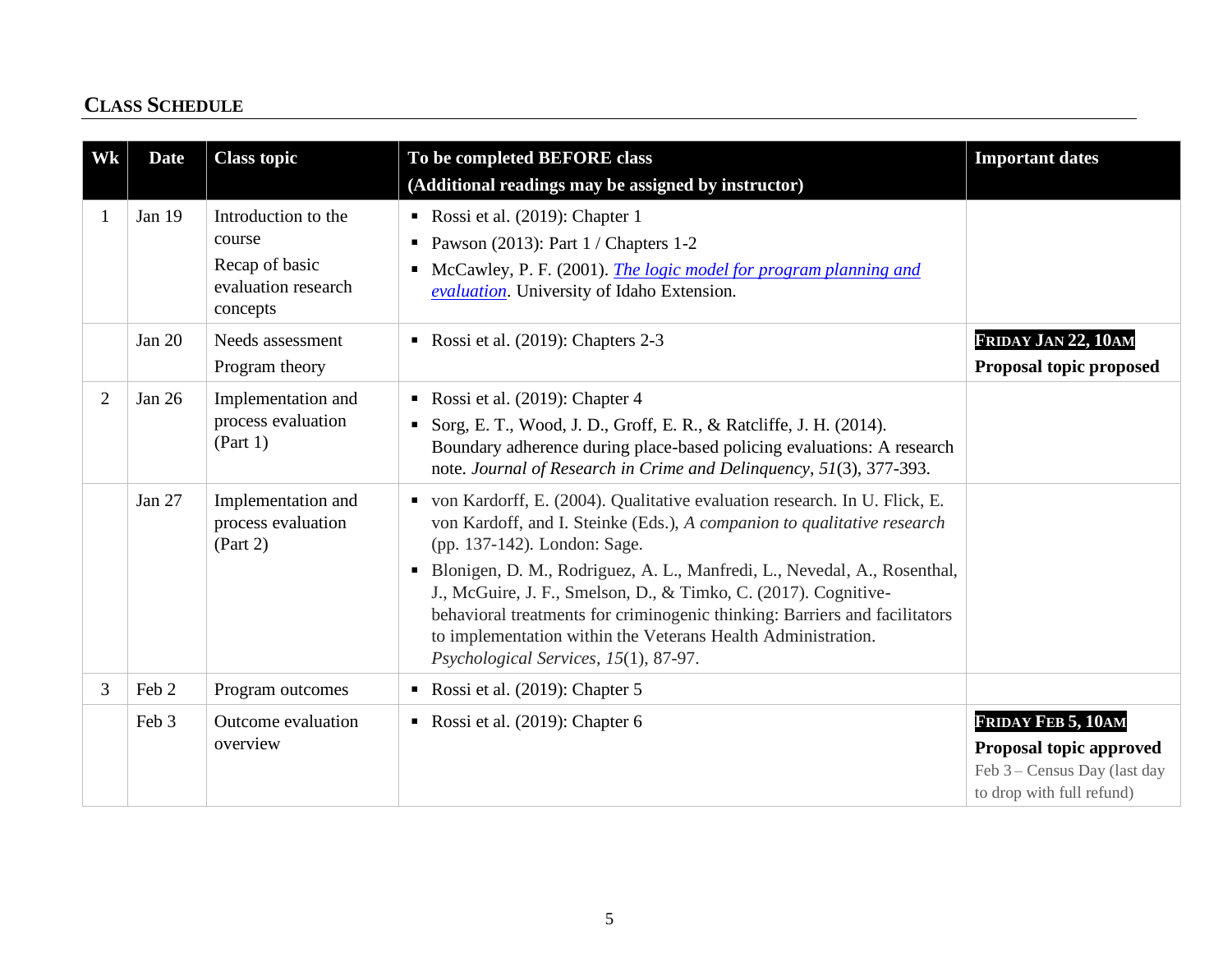| Wk             | <b>Date</b>      | <b>Class topic</b>                                                                 | To be completed BEFORE class<br>(Additional readings may be assigned by instructor)                                                                                                                                                                              | <b>Important dates</b>                                                             |
|----------------|------------------|------------------------------------------------------------------------------------|------------------------------------------------------------------------------------------------------------------------------------------------------------------------------------------------------------------------------------------------------------------|------------------------------------------------------------------------------------|
| $\overline{4}$ | Feb 9            | Theory, mechanisms<br>and mediators<br>MECHANISMS / CONCEPT<br><b>MAP EXERCISE</b> | Pawson $(2013)$ : Chapters 6-7<br>Conceptually map out the mechanisms by which your proposed<br>intervention would/could influence your outcomes                                                                                                                 |                                                                                    |
|                | Feb 10           | Overview of outcome<br>evaluation designs and<br>analytical approaches             | Rossi et al. (2019): Chapters 7-8                                                                                                                                                                                                                                | FRIDAY FEB 12, 10AM<br><b>Draft background section</b><br>due                      |
| 5              | Feb 16           | PEER ASSESSMENT<br><b>EXERCISE</b>                                                 |                                                                                                                                                                                                                                                                  | <b>FEB 16, 10AM</b><br>Read your peer's<br>methods section and<br>provide feedback |
|                | Feb 17           | Context and moderators                                                             | Rossi et al. (2019): Chapter 9<br>• Shaffer, D. K., & Pratt, T. C. (2009). Meta-analysis, moderators, and<br>treatment effectiveness: The importance of digging deeper for evidence<br>of program integrity. Journal of Offender Rehabilitation, 48(2), 101-119. | FRIDAY FEB 19, 10AM<br><b>Updated draft</b><br>background section due              |
| 6              | Feb 23           | Managing complexity in<br>evaluation research                                      | Pawson (2013): Part $2 /$ Chapters 3-5                                                                                                                                                                                                                           |                                                                                    |
|                | Feb 24           | Economic analysis in<br>evaluation                                                 | Rossi et al. (2019): Chapter 10<br>• Duwe, G. (2015). An outcome evaluation of a prison work release<br>program: Estimating its effects on recidivism, employment, and cost<br>avoidance. Criminal Justice Policy Review, 26(6), 531-554.                        |                                                                                    |
| $\overline{7}$ | Mar 2            | Ethical and practical<br>issues in evaluation<br>research                          | Rossi et al. (2019): Chapters 11-12<br>Pawson $(2013)$ : Chapter 8                                                                                                                                                                                               |                                                                                    |
|                | Mar <sub>3</sub> | <b>EXAM 1 REVIEW</b>                                                               |                                                                                                                                                                                                                                                                  |                                                                                    |
| 8              | Mar 9            | <b>NO CLASS</b>                                                                    |                                                                                                                                                                                                                                                                  |                                                                                    |
|                | Mar 10           | EXAM <sub>1</sub><br>5.00-8.00pm                                                   |                                                                                                                                                                                                                                                                  |                                                                                    |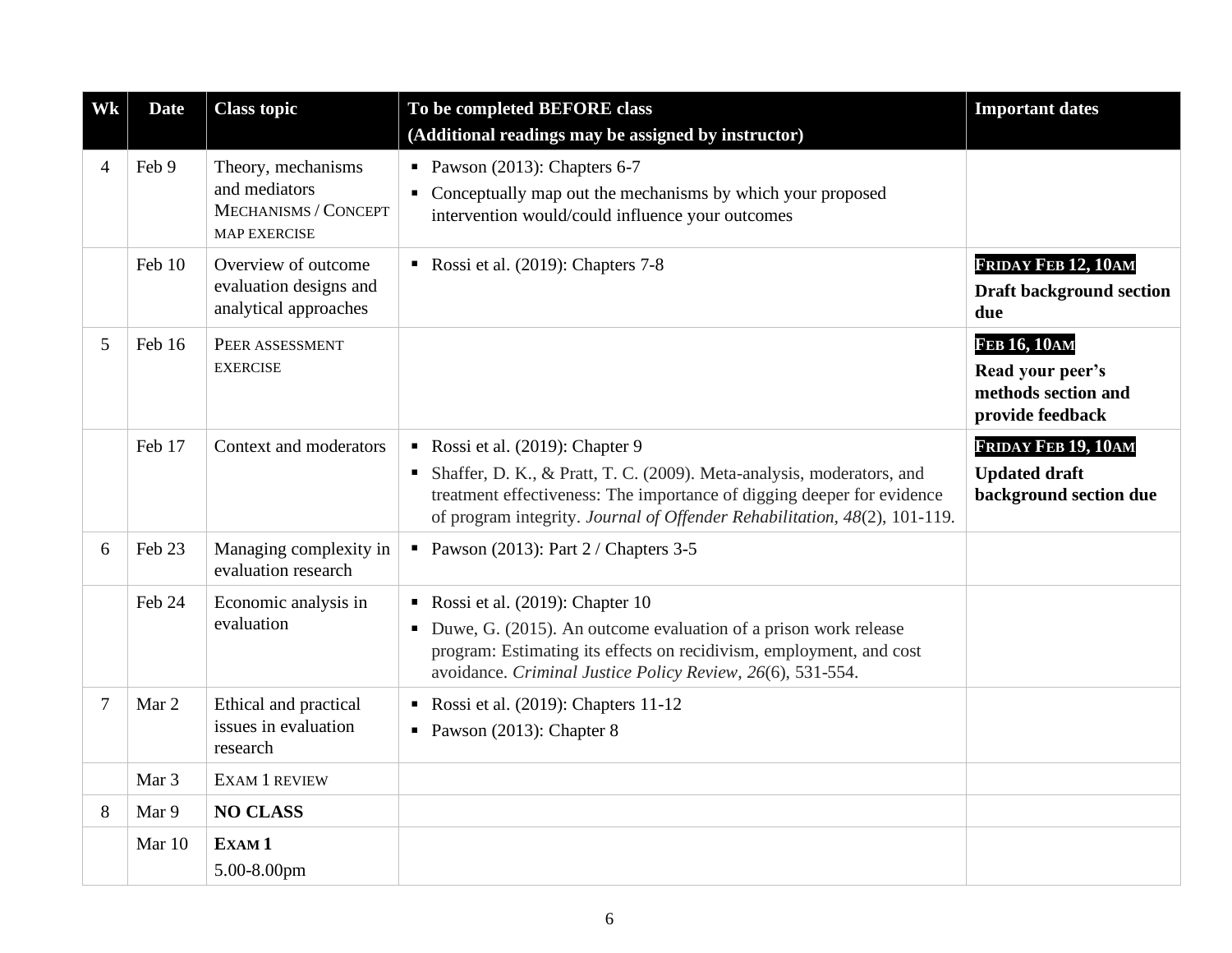| Wk | <b>Date</b> | <b>Class topic</b>                     | To be completed BEFORE class<br>(Additional readings may be assigned by instructor)                                                                                                                                                                                                                                                                                                                                                                                                                                                             | <b>Important dates</b>                                     |
|----|-------------|----------------------------------------|-------------------------------------------------------------------------------------------------------------------------------------------------------------------------------------------------------------------------------------------------------------------------------------------------------------------------------------------------------------------------------------------------------------------------------------------------------------------------------------------------------------------------------------------------|------------------------------------------------------------|
| 9  | Mar 16      | <b>NO CLASS</b><br><b>Spring Break</b> |                                                                                                                                                                                                                                                                                                                                                                                                                                                                                                                                                 |                                                            |
|    | Mar 17      | <b>NO CLASS</b><br><b>Spring Break</b> |                                                                                                                                                                                                                                                                                                                                                                                                                                                                                                                                                 |                                                            |
| 10 | Mar 23      | Interrupted time series<br>analysis    | Hartmann, D. P., Gottman, J. M., Jones, R. R., Gardner, W., Kazdin, A.<br>٠<br>E., & Vaught, R. S. (1980). Interrupted time-series analysis and its<br>application to behavioral data. Journal of Applied Behavior<br>Analysis, 13(4), 543-559.<br>Chamlin, M. B., & Scott, S. E. (2014). Extending the hours of operation<br>٠<br>of alcohol serving establishments: An assessment of an innovative<br>strategy to reduce the problems arising from the after-hours consumption<br>of alcohol. Criminal Justice Policy Review, 25(4), 432-449. |                                                            |
|    | Mar 24      | Difference-in-<br>differences          | McKee, D. (2015). An intuitive introduction to difference-in-differences.<br>[YouTube video]<br>Grogger, J. (2002). The effects of civil gang injunctions on reported<br>٠<br>violent crime: Evidence from Los Angeles County. The Journal of Law<br>and Economics, $45(1)$ , 69-90.                                                                                                                                                                                                                                                            | FRIDAY MAR 26, 10AM<br><b>Draft methods section</b><br>due |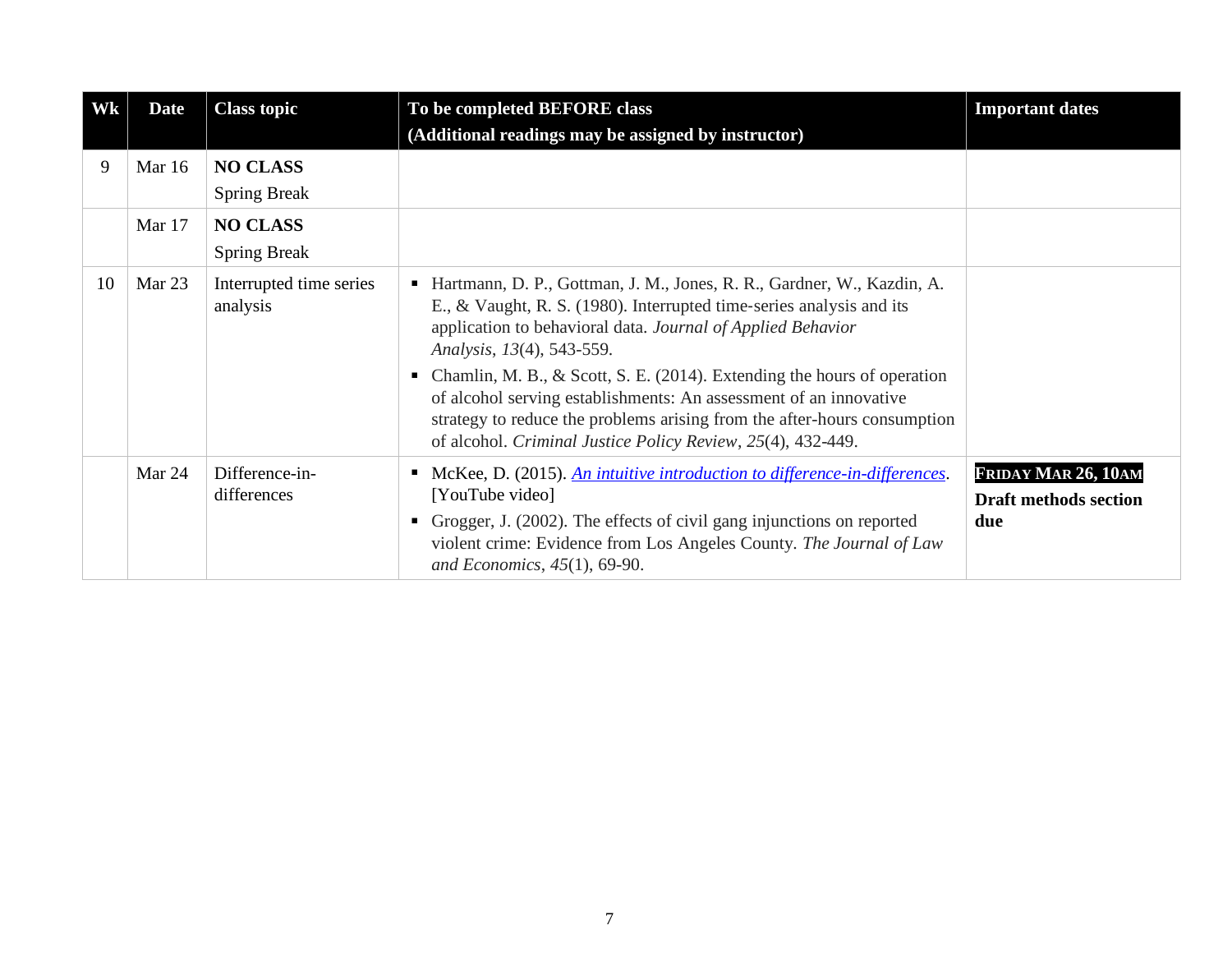| Wk | <b>Date</b> | <b>Class topic</b>                 | To be completed BEFORE class<br>(Additional readings may be assigned by instructor)                                                                                                                                                                                                                                                                                                                                                                                                                                              | <b>Important dates</b>                                                                                                                            |
|----|-------------|------------------------------------|----------------------------------------------------------------------------------------------------------------------------------------------------------------------------------------------------------------------------------------------------------------------------------------------------------------------------------------------------------------------------------------------------------------------------------------------------------------------------------------------------------------------------------|---------------------------------------------------------------------------------------------------------------------------------------------------|
| 11 | Mar 30      | PEER ASSESSMENT<br><b>EXERCISE</b> |                                                                                                                                                                                                                                                                                                                                                                                                                                                                                                                                  | <b>MAR 10, 10AM</b><br>Read your peer's<br>methods section and<br>provide feedback<br>Mar $30$ – Last day to drop<br>class (automatic W deadline) |
|    | Mar 31      | ANOVA and its<br>variants          | Wadsworth Cengage Learning Factorial ANOVA workshop.<br>٠<br>• Chapters 14 (Multivariate analysis) and 15 (Analysis of covariance),<br>from Mayers, A. (2013). Introduction to statistics and SPSS in<br>psychology. London: Pearson. [Will be available from Canvas]<br>• Gobbett, M. J., & Sellen, J. L. (2014). An evaluation of the HM prison<br>service "Thinking Skills Programme" using psychometric assessments.<br>International Journal of Offender Therapy and Comparative<br>Criminology, 58(4), 454-473.            | FRIDAY APR 2, 10AM<br><b>Updated draft methods</b><br>section due                                                                                 |
| 12 | Apr 6       | Survival analysis                  | Allison (2019). Event history and survival analysis. In G. R. Hancock, L.<br>M. Stapleton, and R. O. Mueller (Eds.), The reviewer's guide to<br>quantitative methods in the social sciences (pp. 86-97). Routledge.<br>• Duwe, G. (2015). The benefits of keeping idle hands busy: An outcome<br>evaluation of a prisoner reentry employment program. Crime &<br>Delinquency, 61(4), 559-586.                                                                                                                                    |                                                                                                                                                   |
|    | Apr 7       | Propensity score<br>matching       | • Luellen, J. K., Shadish, W. R., & Clark, M. H. (2005). Propensity scores:<br>An introduction and experimental test. Evaluation Review, 29(6), 530-<br>558.<br>King, G., & Nielsen, R. A. (2019). Why propensity scores should not be<br>п.<br>used for matching. MIT Open Access Articles.<br>Evans, E., Li, L., Urada, D., & Anglin, M. D. (2010). Comparative<br>effectiveness of California's Proposition 36 and drug court programs<br>before and after propensity score matching. Crime & Delinquency, 60(6),<br>909-938. |                                                                                                                                                   |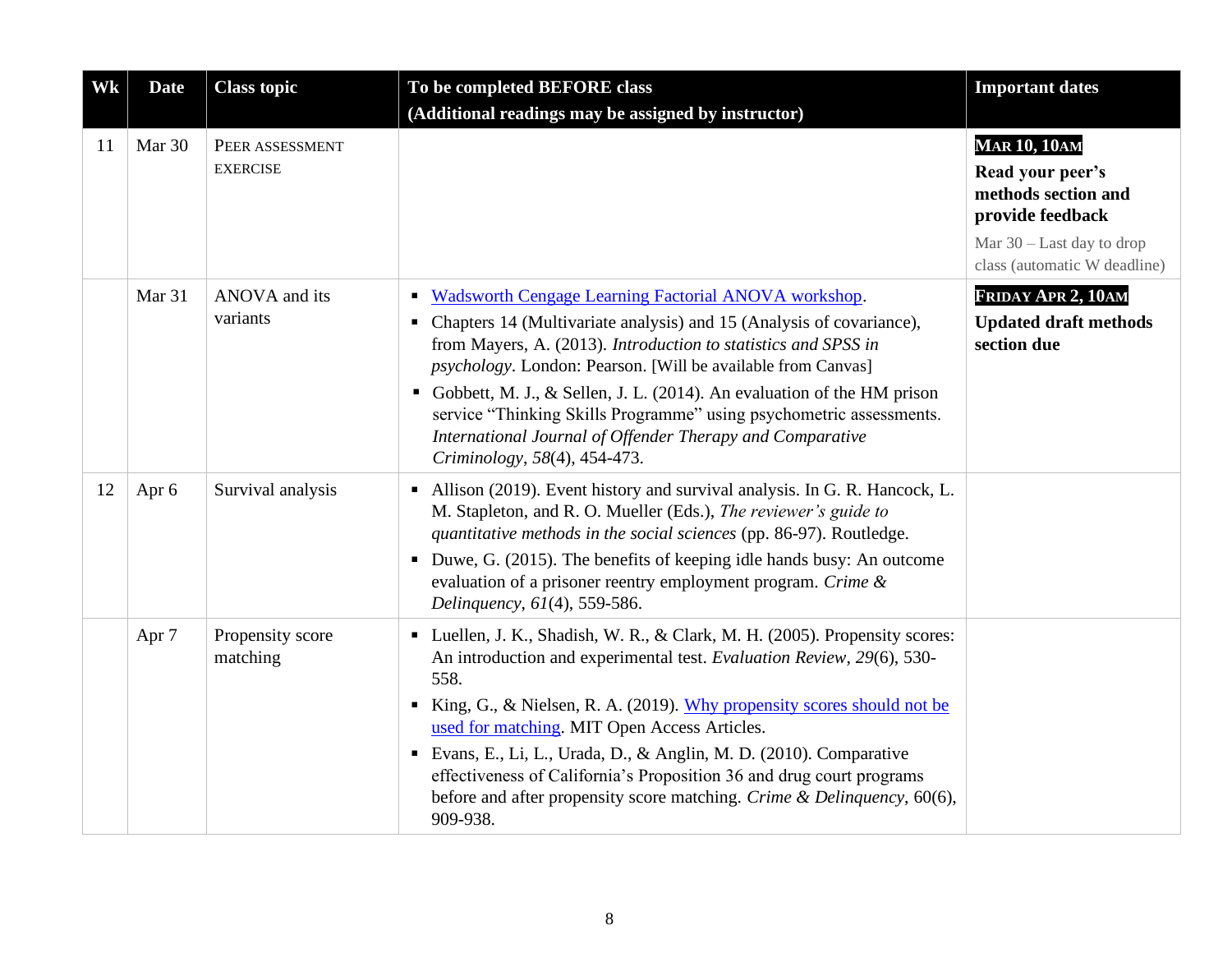| Wk | <b>Date</b> | <b>Class topic</b>                          | To be completed BEFORE class<br>(Additional readings may be assigned by instructor)                                                                                                                                                                                                                                                              | <b>Important dates</b>                                                                                                                                 |
|----|-------------|---------------------------------------------|--------------------------------------------------------------------------------------------------------------------------------------------------------------------------------------------------------------------------------------------------------------------------------------------------------------------------------------------------|--------------------------------------------------------------------------------------------------------------------------------------------------------|
| 13 | Apr 13      | Regression<br>discontinuity                 | • Rhodes, W., & Jalbert, S. K. (2013). Regression discontinuity design in<br>criminal justice evaluation: An introduction and illustration. Evaluation<br>Review, 37(3-4), 239-273.                                                                                                                                                              | Apr $22$ – Last day to go to<br>zero hours (withdraw)                                                                                                  |
|    |             |                                             | Berk, R., Barnes, G., Ahlman, L., & Kurtz, E. (2010). When second best<br>٠<br>is good enough: A comparison between a true experiment and a<br>regression discontinuity quasi-experiment. Journal of Experimental<br>Criminology, 6(2), 191-208.                                                                                                 |                                                                                                                                                        |
|    | Apr 14      | PEER ASSESSMENT<br><b>EXERCISE</b>          |                                                                                                                                                                                                                                                                                                                                                  | <b>APR 14, 10AM</b><br>Read your peer's<br>methods section and<br>provide feedback<br>FRIDAY APR 16, 10AM<br><b>Updated draft full</b><br>proposal due |
| 14 | Apr 20      | <b>NO CLASS</b><br>Individual tutorials     | There will be no class this week. Instead, each student will meet with the<br>instructor individually for 30-45 minutes to discuss their proposal.                                                                                                                                                                                               |                                                                                                                                                        |
|    | Apr 21      | <b>NO CLASS</b><br>Individual tutorials     | There will be no class this week. Instead, each student will meet with the<br>instructor individually for 30-45 minutes to discuss their proposal.                                                                                                                                                                                               | FRIDAY APR 23, 10AM<br>Proposal due                                                                                                                    |
| 15 | Apr 27      | <b>Translational evaluation</b><br>research | • Browse through websites www.crimesolutions.gov and<br>http://whatworks.college.police.uk/toolkit/Pages/Toolkit.aspx<br>• Johnson, S. D., Tilley, T., & Bowers, K. J. (2015). Introducing EMMIE:<br>An evidence rating scale to encourage mixed-method crime prevention<br>synthesis reviews. Journal of Experimental Criminology, 11, 459-473. |                                                                                                                                                        |
|    | Apr 28      | EXAM 2 REVIEW                               |                                                                                                                                                                                                                                                                                                                                                  |                                                                                                                                                        |
| 16 | May 4       | <b>NO CLASS</b><br><b>Reading Day</b>       |                                                                                                                                                                                                                                                                                                                                                  | May $3$ – Last day of classes                                                                                                                          |
|    | May 5       | EXAM <sub>2</sub>                           |                                                                                                                                                                                                                                                                                                                                                  |                                                                                                                                                        |
|    |             | 5.00-8.00pm                                 |                                                                                                                                                                                                                                                                                                                                                  |                                                                                                                                                        |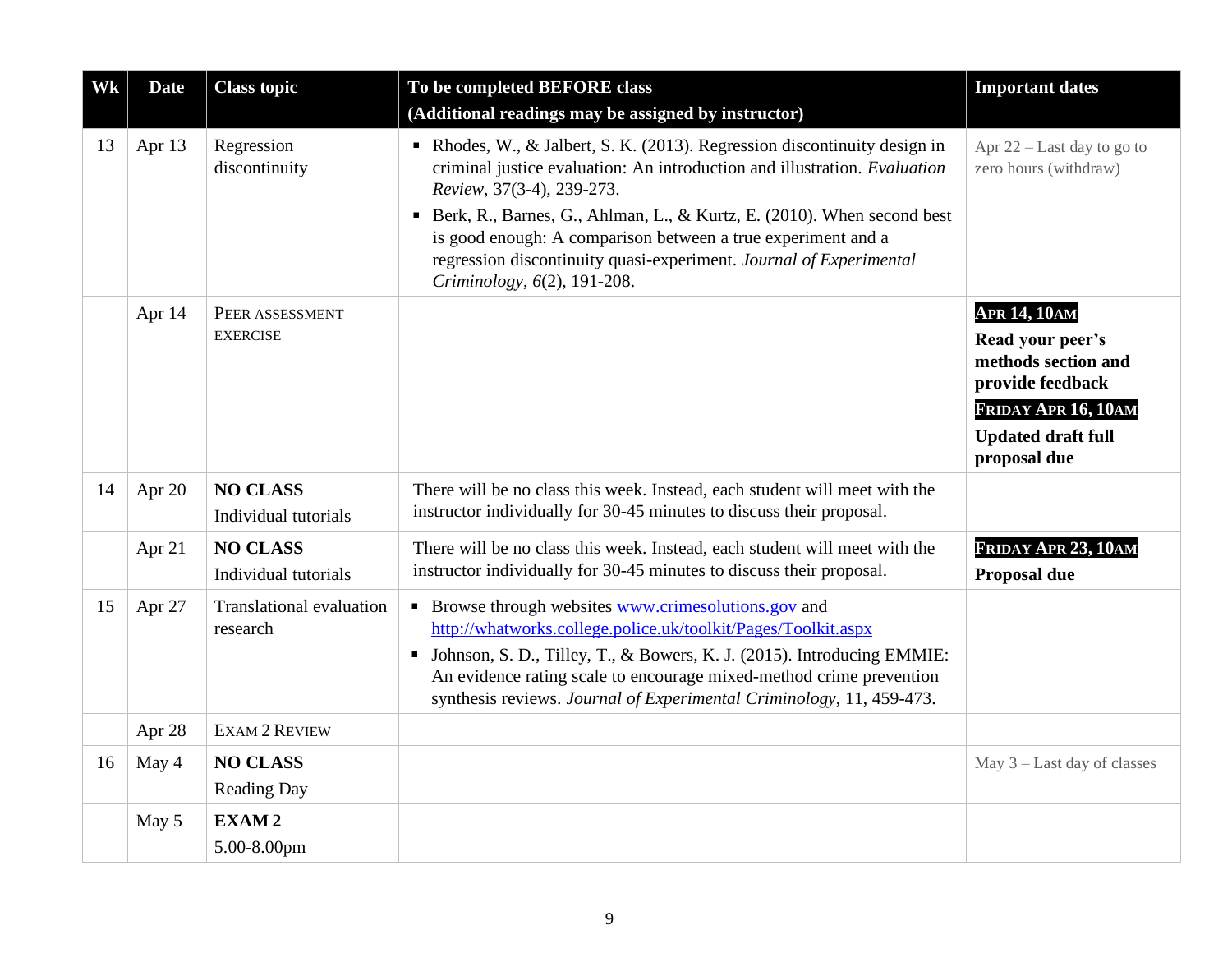## **COURSE RELATED POLICIES**

### **Attendance and Participation**

Students will be required to sign a register at the start of each class. Attendance and punctuality are required. Please do not come in late or leave early as this can be distracting to others.

### **Technology / Electronic Devices**

The use of certain electronic devices is allowed during class, as long as they are being used towards the aims of the course. In other words, you are allowed to use your laptop or iPad to take or access notes, or to perform certain class exercises; you are not permitted to use electronic devices for non-educational purposes (e.g., checking your text messages, playing solitaire). Penalties may be applied if you are caught engaging in this type of behavior, as doing so distracts others. The use of digital recorders may be allowed by arrangement. Students with disabilities will also be able to use specialized equipment by arrangement (more details on this later).

## **Office Hours**

Office hours are available for you to address questions, concerns, and any issues you may wish to discuss about the course. Please do not hesitate to take advantage of this time, especially if you are experiencing difficulties with the course. The sooner we address a problem, the more likely we are to resolve it favorably. If you are unable to meet during the office hours for any reason, please contact me to arrange an appointment outside these hours. During office hours, I will be in my Office Hours zoom room [\(https://txstate.zoom.us/j/224793189\)](https://txstate.zoom.us/j/224793189) and happy to welcome dropins, but students who have previously made an appointment will have priority. Outside office hours, I will only see students by prior arrangement.

There is a 24-hour cancellation policy for all appointments. If you make an appointment and fail to turn up, or if you cancel with less than 24 hours' notice for no legitimate reason, this will be recorded. After two such incidences, you will be unable to make any further appointments. You will, however, still be able to drop in during office hours.

If you have any questions about the content or administration of the course, and this can be addressed through email, please consider posting a message in one of the course forums, so that other students can benefit from any resulting discussion.

## **Contact**

Email is the best way to get in touch with either of us as we are not always on campus or available by phone. As a general rule, we will respond to emails within 1-2 business days; if for whatever reason we have no access to email for more than a couple of days, we will let you know in advance.

If you have any questions about the content or administration of the course, and this can be addressed through email, please consider posting a message on one of the Canvas course forums, so that other students can benefit from any resulting discussion.

I often email students with important information, or make announcements through Canvas, which automatically get sent to your TX State email account. It is your responsibility to ensure you regularly check your TX State email account.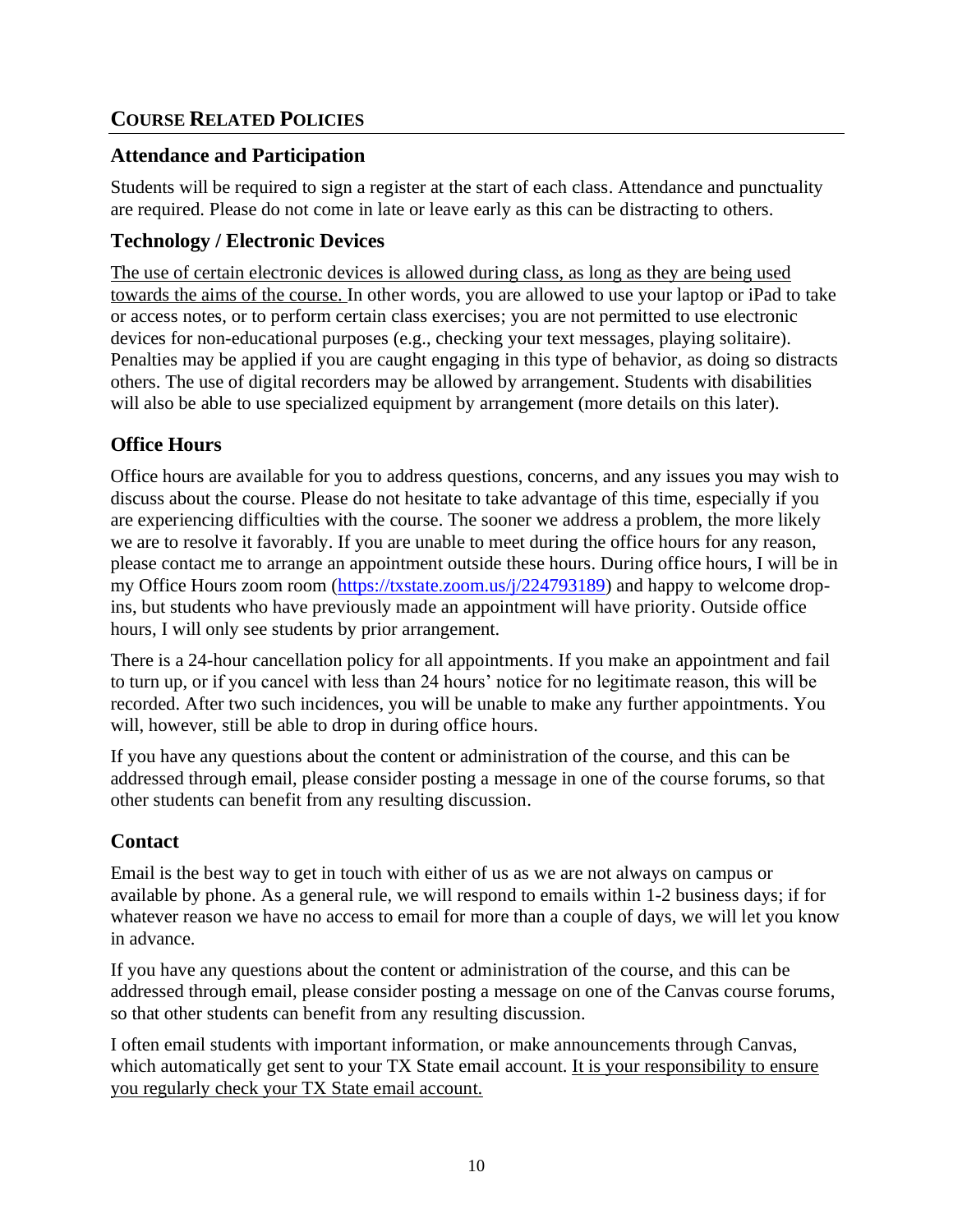## **Academic Honesty Policy**

Submission of any work for a grade for which unauthorized help has been received is termed academic dishonesty and may be grounds for a failing grade in the course. "Unauthorized" is a term used here to designate stealing, copying (with or without permission), or collaboration with other individuals. Students are strongly encouraged to refer to the Texas State student handbook for policies related to academic dishonesty. These policies may be found at http://www.dos.txstate.edu/handbook/rules.html .

## **Honor Code**

As members of a community dedicated to learning, inquiry, and creation, the students, faculty, and administration of our university live by the principles in this Honor Code. These principles require all members of this community to be conscientious, respectful, and honest.

- WE ARE CONSCIENTIOUS. We complete our work on time and make every effort to do it right. We come to class and meetings prepared and are willing to demonstrate it. We hold ourselves to doing what is required, embrace rigor, and shun mediocrity, special requests, and excuses.
- WE ARE RESPECTFUL. We act civilly toward one another and we cooperate with each other. We will strive to create an environment in which people respect and listen to one another, speaking when appropriate, and permitting other people to participate and express their views.
- WE ARE HONEST. We do our own work and are honest with one another in all matters. We understand how various acts of dishonesty, like plagiarizing, falsifying data, and giving or receiving assistance to which one is not entitled, conflict as much with academic achievement as with the values of honesty and integrity.
- THE PLEDGE FOR STUDENTS. Students at our university recognize that, to insure honest conduct, more is needed than an expectation of academic honesty, and we therefore adopt the practice of affixing the following pledge of honesty to the work we submit for evaluation:

*I pledge to uphold the principles of honesty and responsibility at our university.*

THE PLEDGE FOR FACULTY AND ADMINISTRATION. Faculty at our university recognize that the students have rights when accused of academic dishonesty and will inform the accused of their rights of appeal laid out in the student handbook and inform them of the process that will take place:

*I recognize students' rights and pledge to uphold the principles of honesty and responsibility at our university.*

ADDRESSING ACTS OF DISHONESTY. Students accused of dishonest conduct may have their cases heard by the faculty member. The student may also appeal the faculty member's decision to the Honor Code Council. Students and faculty will have the option of having an advocate present to insure their rights. Possible actions that may be taken range from exoneration to expulsion.

(See [https://www.txstate.edu/honorcodecouncil/Academic-Integrity.html\)](https://www.txstate.edu/honorcodecouncil/Academic-Integrity.html)